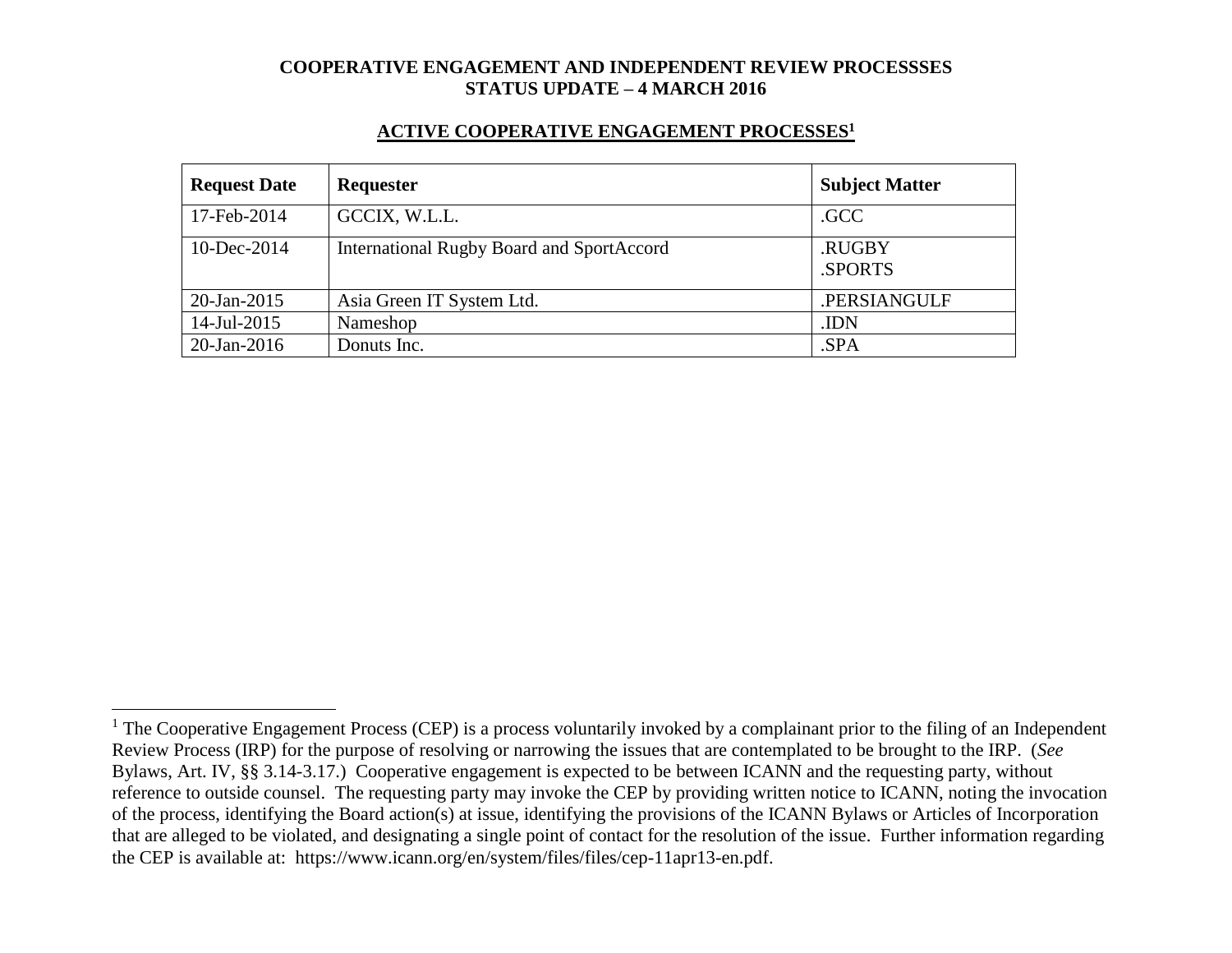### **RECENTLY CLOSED COOPERATIVE ENGAGEMENT PROCESS**

| <b>Request Date</b> | <b>Requester</b>   | <b>Subject Matter</b> | <b>IRP Filing Deadline</b> <sup>2</sup> |
|---------------------|--------------------|-----------------------|-----------------------------------------|
| 18-Jul-2014         | Donuts Inc.        | <b>HOSPITAL</b>       | $N/A$ (Withdrawn)                       |
| 17-Jul-2014         | Amazon EU S.a.r.l. | AMAZON.               |                                         |

 $2$  The Independent Review Process (IRP) is a process by which any person materially affected by a decision or action by the Board that he or she asserts is inconsistent with the Articles of Incorporation or Bylaws may submit a request for independent review of that decision or action. (See Bylaws, Art. IV, § 3.) In order to be materially affected, the person must suffer injury or harm that is directly and causally connected to the Board's alleged violation of the Bylaws or the Articles of Incorporation, and not as a result of third parties acting in line with the Board's action. Further information regarding the IRP is available at: [https://www.icann.org/resources/pages/mechanisms-2014-03-20-en.](https://www.icann.org/resources/pages/mechanisms-2014-03-20-en)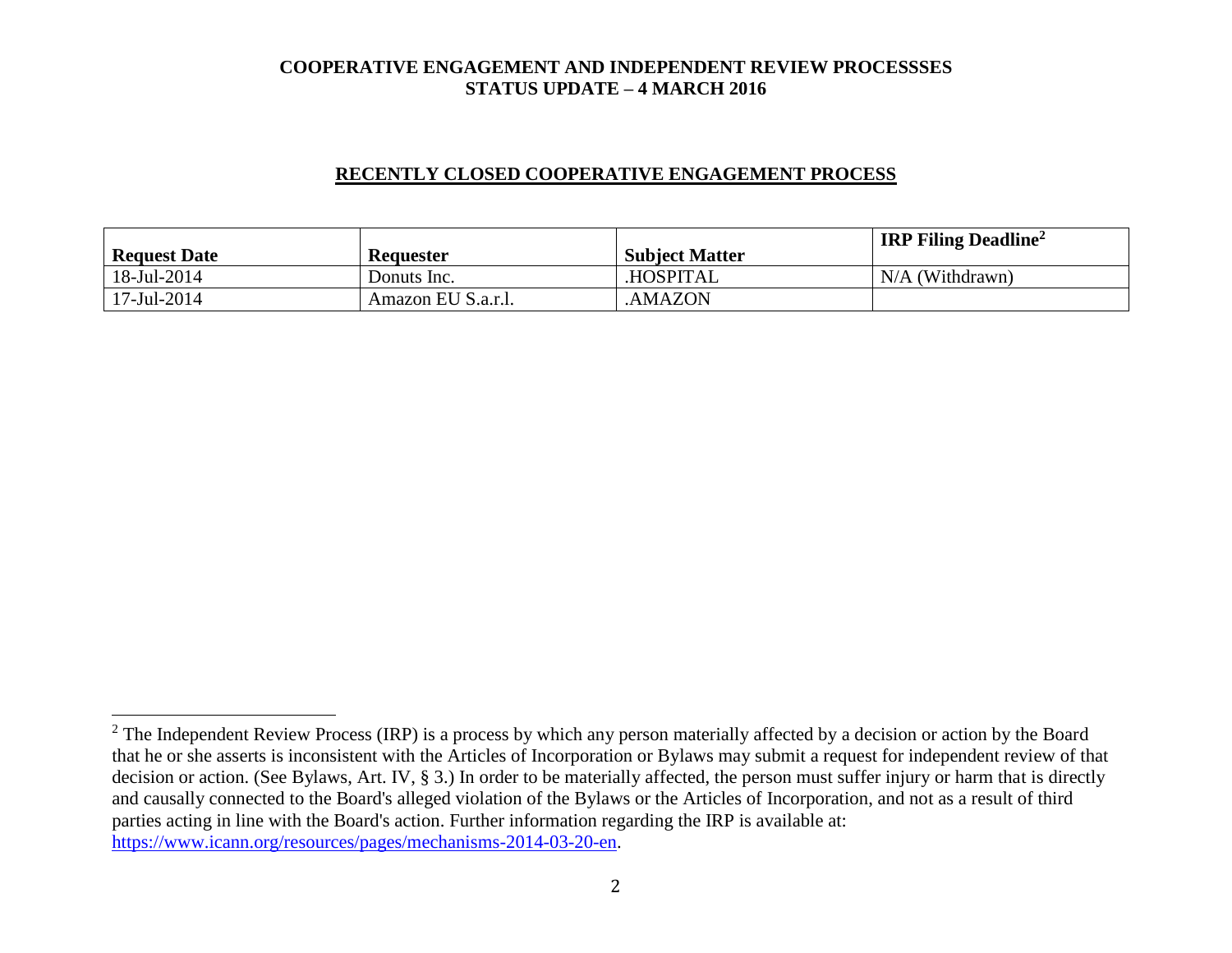### **ACTIVE INDEPENDENT REVIEW PROCESSES<sup>3</sup>**

| <b>Date</b><br><b>ICANN</b><br><b>Received</b><br>Notice of<br><b>IRP</b> | Date IRP<br><b>Commenced</b><br>by ICDR | Requester                                                                                                | <b>Subject Matter</b> | <b>Status</b>                                                                                                                                                                                                                                                                |
|---------------------------------------------------------------------------|-----------------------------------------|----------------------------------------------------------------------------------------------------------|-----------------------|------------------------------------------------------------------------------------------------------------------------------------------------------------------------------------------------------------------------------------------------------------------------------|
| 21-Sept-2014                                                              | 22-Sept-2014                            | Dot Registry, LLC<br>https://www.icann.org/resources/pa<br>ges/dot-registry-v-icann-2014-09-<br>$25$ -en | .INC<br>.LLC<br>.LLP  | Panel Selection: Full Panel confirmed on 5<br>February 2015.<br>Materials: Written submissions, Declaration(s), and<br>Scheduling Orders are posted here.<br>$Hearing(s)$ : The hearing previously scheduled for<br>27 February 2016 has been continued to 29 March<br>2016. |
| 8-Oct-2014                                                                | 13-Oct-2014                             | Donuts Inc.<br>https://www.icann.org/resources/pa<br>ges/donuts-v-icann-2014-10-13-en                    | .RUGBY<br>SPORTS.     | Panel Selection: Full Panel confirmed on 7 April<br>2015.<br>Materials: Written submissions, Declaration(s), and<br>Scheduling Orders are posted here.<br>Hearing(s): Hearing took place on 8 October 2015;<br>awaiting Final Declaration.                                   |

 $3$  The Independent Review Process (IRP) is a process by which any person materially affected by a decision or action by the Board that he or she asserts is inconsistent with the Articles of Incorporation or Bylaws may submit a request for independent review of that decision or action. (*See* Bylaws, Art. IV, § 3.) In order to be materially affected, the person must suffer injury or harm that is directly and causally connected to the Board's alleged violation of the Bylaws or the Articles of Incorporation, and not as a result of third parties acting in line with the Board's action. Further information regarding the IRP is available at: https://www.icann.org/resources/pages/mechanisms-2014-03-20-en.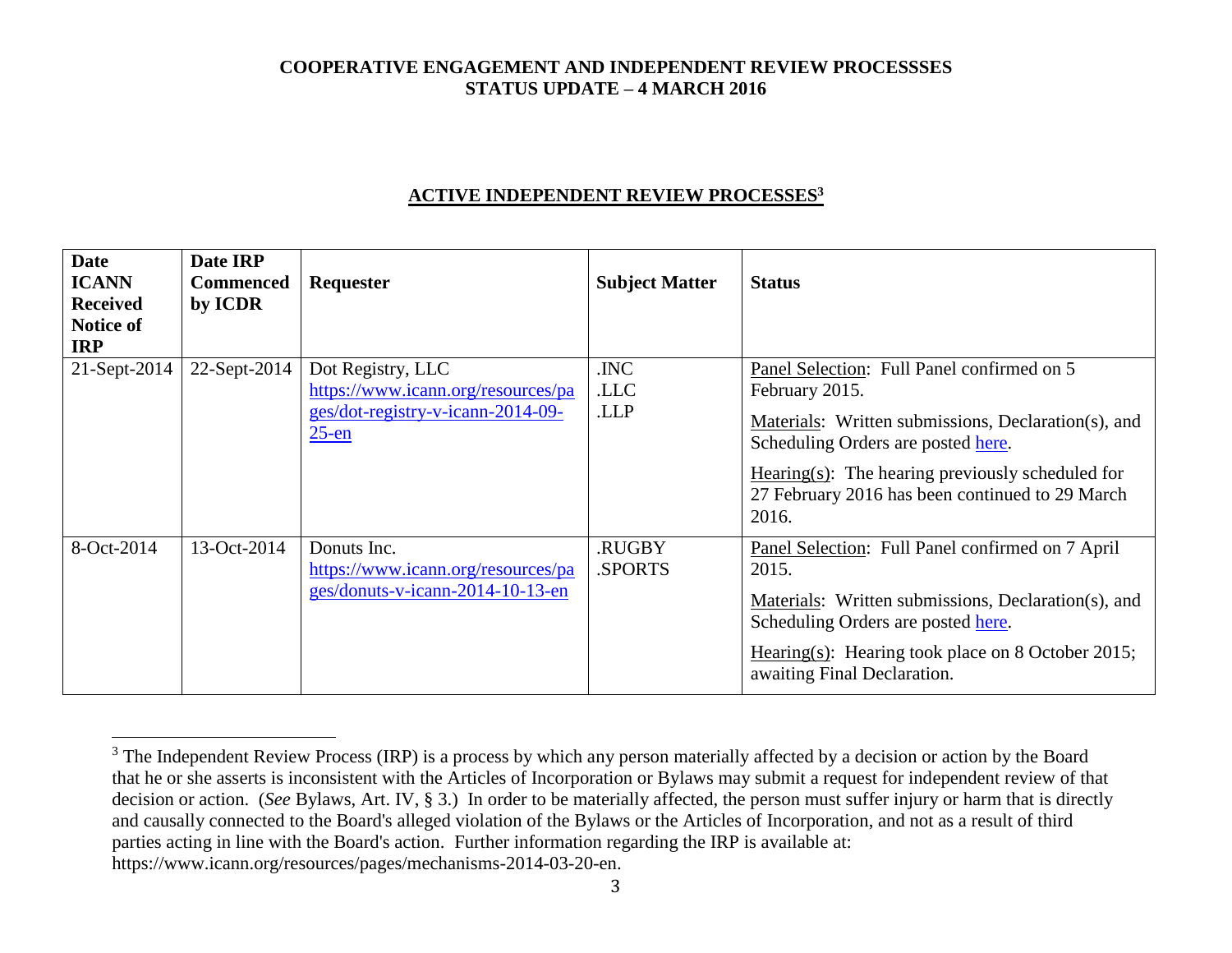| <b>Date</b><br><b>ICANN</b><br><b>Received</b><br><b>Notice of</b><br><b>IRP</b> | Date IRP<br><b>Commenced</b><br>by ICDR | Requester                                                                                                | <b>Subject Matter</b> | <b>Status</b>                                                                                                                                                                                                                                                                                                                                                         |
|----------------------------------------------------------------------------------|-----------------------------------------|----------------------------------------------------------------------------------------------------------|-----------------------|-----------------------------------------------------------------------------------------------------------------------------------------------------------------------------------------------------------------------------------------------------------------------------------------------------------------------------------------------------------------------|
| 5-Dec-2014                                                                       | 8-Dec-2014                              | <b>Gulf Cooperation Council</b><br>https://www.icann.org/resources/pa<br>$ges/gcc-v-icann-2014-12-06-en$ | .PERSIANGULF          | Panel Selection: Full panel confirmed on 2<br>December 2015.<br>Materials: Written submissions, Declaration(s), and<br>Scheduling Orders are posted here.<br>Hearing $(s)$ : Preliminary Hearing took place on 6<br>January 2016. A final hearing has been tentatively<br>scheduled for 17 May 2016.                                                                  |
| 19-Mar-2015                                                                      | 24-Mar-2015                             | Dot Sport Limited<br>https://www.icann.org/resources/pa<br>ges/dot-sport-v-icann-2015-03-27-<br>en       | .SPORT                | Panel Selection: Full Panel confirmed on 3<br>September 2015.<br>Materials: Written submissions, Declaration(s),<br>and Scheduling Orders are posted here.<br>Hearing(s): Administrative hearing took place on $28$<br>September 2015. Final hearing previously scheduled<br>for 17 February 2016 has been vacated; awaiting for<br>new hearing date to be scheduled. |
| 24-Mar-2015                                                                      | 7-Apr-2015                              | Corn Lake, LLC<br>https://www.icann.org/resources/pa<br>ges/corn-lake-v-icann-2015-04-07-<br>en          | .CHARITY              | Panel Selection: Full Panel confirmed on 17<br>September 2015.<br>Materials: Written submissions, Declaration(s),<br>and Scheduling Orders are posted here.<br>$Hearing(s): Final hearing took place on 8 February$<br>2016; Awaiting Final Declaration.                                                                                                              |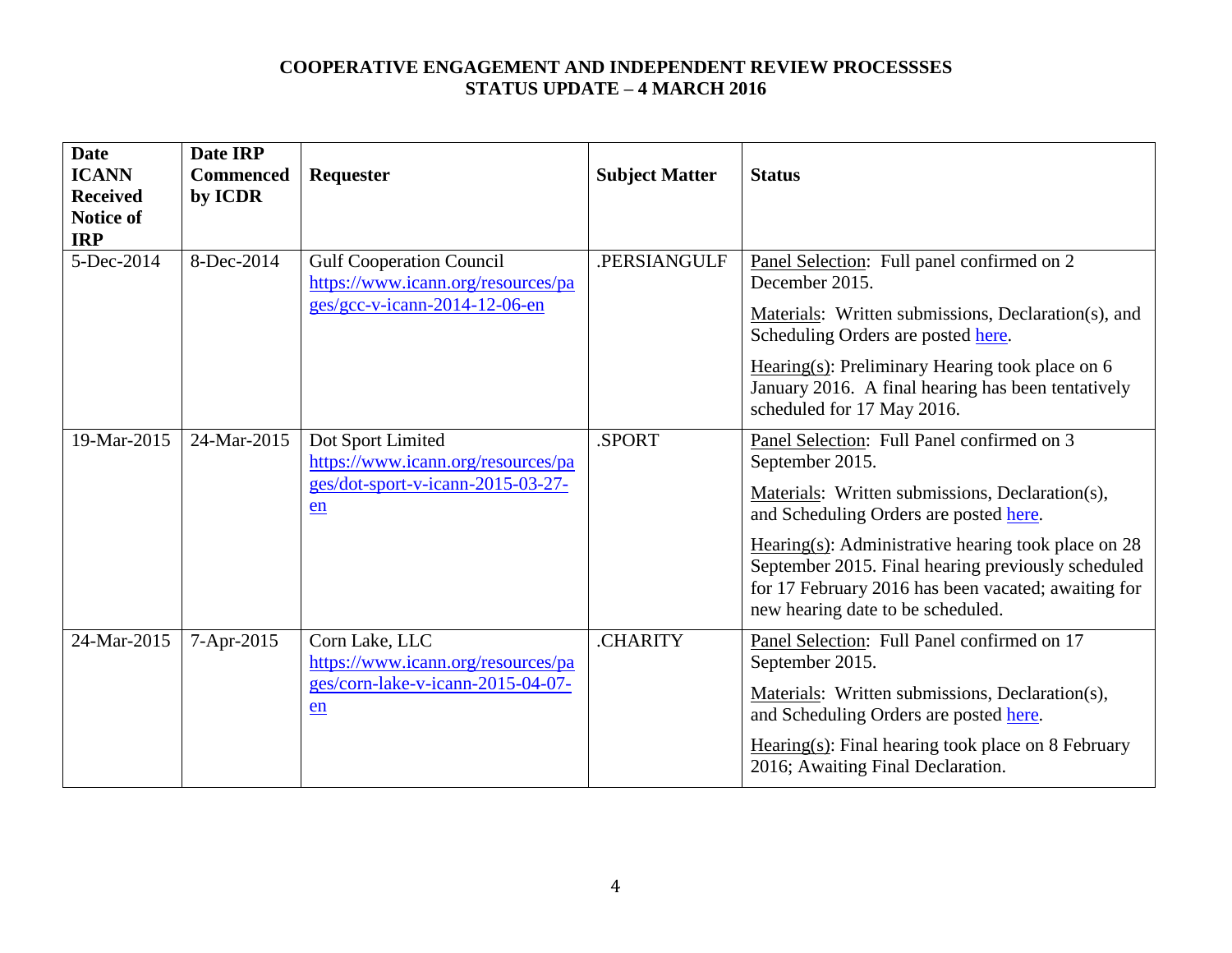| <b>Date</b><br><b>ICANN</b><br><b>Received</b><br><b>Notice of</b><br><b>IRP</b> | Date IRP<br><b>Commenced</b><br>by ICDR | <b>Requester</b>                                                                                                                                 | <b>Subject Matter</b>  | <b>Status</b>                                                                                                                                                                                                                                                                                             |
|----------------------------------------------------------------------------------|-----------------------------------------|--------------------------------------------------------------------------------------------------------------------------------------------------|------------------------|-----------------------------------------------------------------------------------------------------------------------------------------------------------------------------------------------------------------------------------------------------------------------------------------------------------|
| 30-Sep-2015                                                                      | 5-Oct-2015                              | Afilias Limited, BRS Media, Inc.,<br>Tin Dale, LLC<br>https://www.icann.org/resources/pa<br>ges/afilias-brs-tin-llc-v-icann-2015-<br>$10-12$ -en | .RADIO                 | Panel Selection: IRP filed on 5 October 2015.<br>Two panelists have been selected; awaiting for<br>third panelist to be selected.<br>Materials: Written submissions, Declaration(s),<br>and Scheduling Orders are posted here.<br>Hearing $(s)$ : No hearings are currently scheduled.                    |
| 22-Oct-2015                                                                      |                                         | dotgay LLC                                                                                                                                       | .GAY                   | Panel Selection: IRP has not commenced; notice of<br>IRP commencement has not been issued by ICDR.<br>Materials: IRP has not commenced; notice of IRP<br>commencement has not been issued by ICDR.<br>Hearing(s): IRP has not commenced; notice of IRP<br>commencement has not been issued by ICDR.       |
| 15-Dec-2015                                                                      | 16-Dec-2015                             | Asia Green IT Systems Bilgisayar<br>San. ve Tic. Ltd. Sti.<br>https://www.icann.org/resources/pa<br>ges/irp-agit-v-icann-2015-12-23-en           | <b>ISLAM</b><br>.HALAL | Panel Selection: Two panelists have been selected;<br>awaiting for third panelist to be selected.<br>Materials: Written submissions, Declaration(s),<br>and Scheduling Orders are posted here.<br>Hearing(s): Preliminary Hearing took place on $6$<br>January 2016; No hearings are currently scheduled. |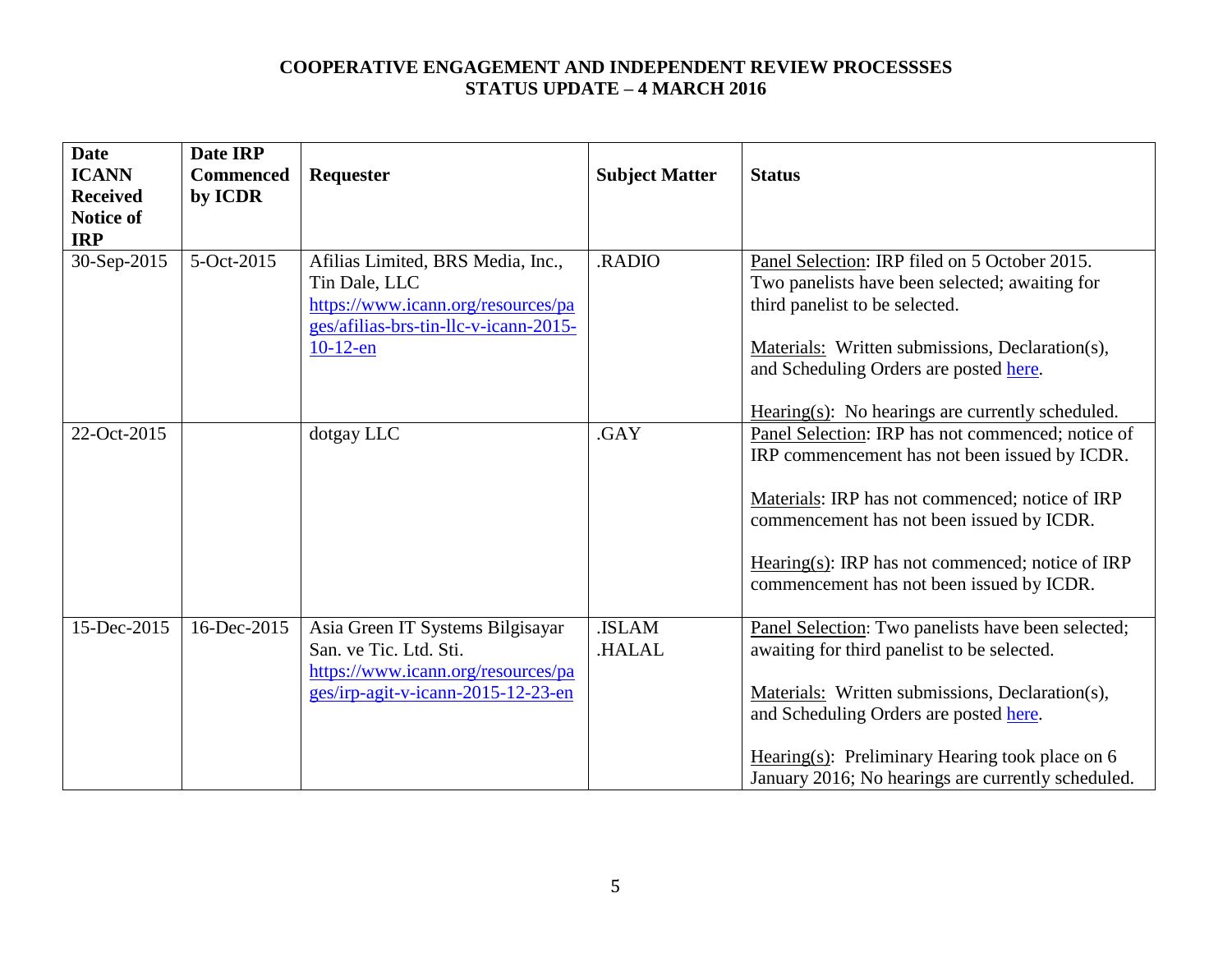| <b>Date</b><br><b>ICANN</b><br><b>Received</b><br><b>Notice of</b><br><b>IRP</b> | Date IRP<br><b>Commenced</b><br>by ICDR | Requester                                                                                                             | <b>Subject Matter</b> | <b>Status</b>                                                                                                                                                                                                                                                                                                     |
|----------------------------------------------------------------------------------|-----------------------------------------|-----------------------------------------------------------------------------------------------------------------------|-----------------------|-------------------------------------------------------------------------------------------------------------------------------------------------------------------------------------------------------------------------------------------------------------------------------------------------------------------|
| 10-Feb-2016                                                                      | 10-Feb-2016                             | Commercial Connect, LLC<br>https://www.icann.org/resources/pa<br>ges/irp-commercial-connect-v-<br>icann-2016-02-16-en | .SHOP                 | Panel Selection: IRP commenced on 10 February<br>2016; no Panelists have been selected.<br>Materials: Written submissions, Declaration(s),<br>and Scheduling Orders are posted here.<br>$Hearing(s)$ : An administrative hearing took place<br>on 29 February 2016. No other hearings are<br>currently scheduled. |
| 1-Mar-2016                                                                       | 2-Mar-2016                              | Amazon EU S.à.r.l.                                                                                                    | .AMAZON               | Panel Selection: IRP has not commenced; notice of<br>IRP commencement has not been issued by ICDR.<br>Materials: IRP has not commenced; notice of IRP<br>commencement has not been issued by ICDR.<br>Hearing(s): IRP has not commenced; notice of IRP<br>commencement has not been issued by ICDR.               |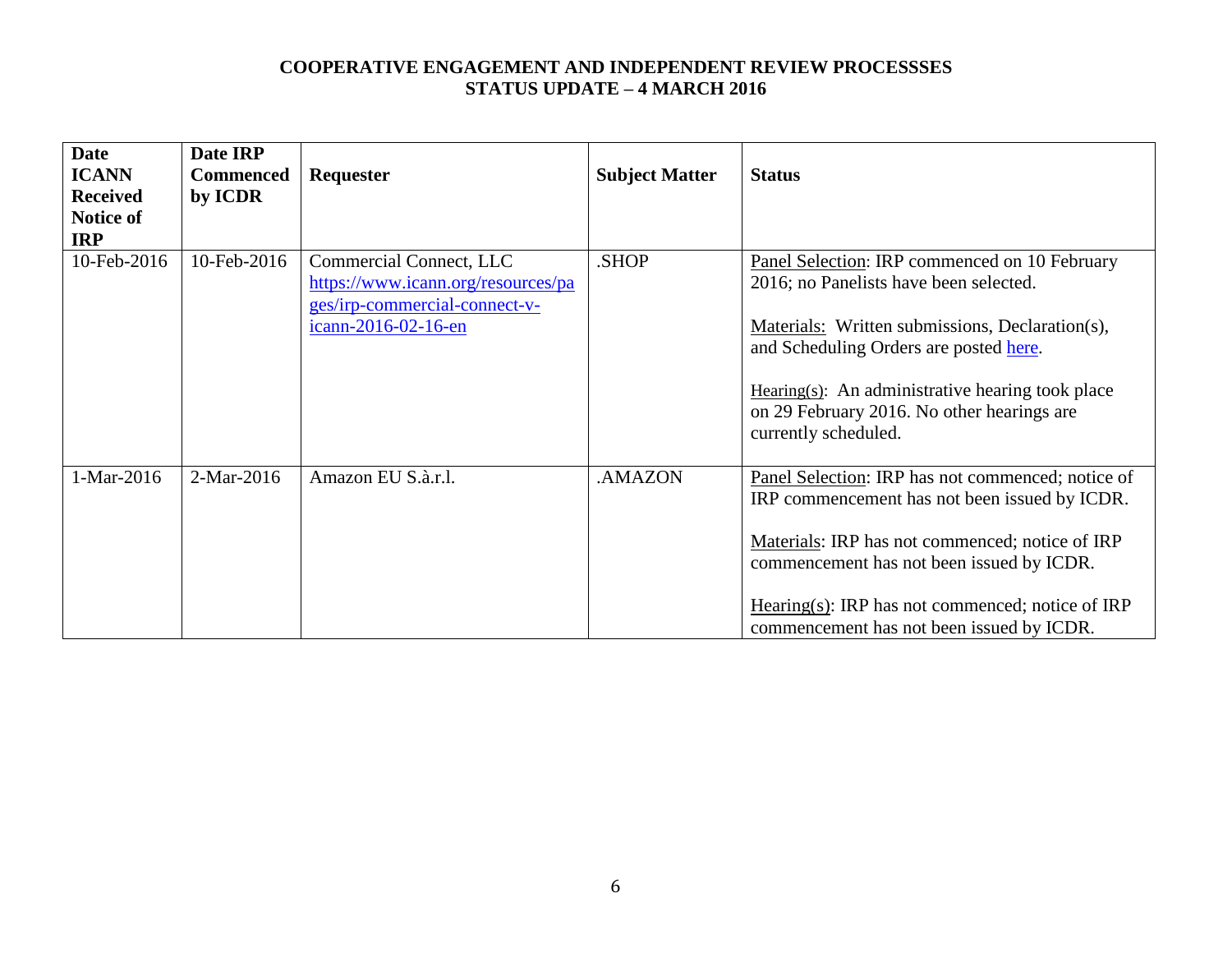### **RECENTLY CLOSED INDEPENDENT REVIEW PROCESSES**

| Date ICANN       | Date IRP         | Requester                           | <b>Subject</b> | Date IRP      | Date of Board                     |
|------------------|------------------|-------------------------------------|----------------|---------------|-----------------------------------|
| <b>Received</b>  | <b>Commenced</b> |                                     | <b>Matter</b>  | <b>Closed</b> | <b>Consideration of IRP</b>       |
| <b>Notice of</b> | by ICDR          |                                     |                |               | <b>Panel's Final</b>              |
| <b>IRP</b>       |                  |                                     |                |               | Declaration <sup>4</sup>          |
| 11-Jun-2014      | 13-Jun-2014      | Vistaprint Limited                  | .WEBS          | 9-Oct-2015    | 22-Oct-2015 and 3                 |
|                  |                  | https://www.icann.org/resources/pag |                |               | March 2016 (See Board             |
|                  |                  | es/vistaprint-v-icann-2014-06-19-en |                |               | consideration of Final            |
|                  |                  |                                     |                |               | Declaration on 22                 |
|                  |                  |                                     |                |               | October 2015 at                   |
|                  |                  |                                     |                |               | https://www.icann.org/re          |
|                  |                  |                                     |                |               | sources/board-                    |
|                  |                  |                                     |                |               | material/resolutions-             |
|                  |                  |                                     |                |               | $2015 - 10 - 22 - en - 2.d$ and   |
|                  |                  |                                     |                |               | on 3 March 2016 at                |
|                  |                  |                                     |                |               | https://www.icann.org/re          |
|                  |                  |                                     |                |               | sources/board-                    |
|                  |                  |                                     |                |               | material/resolutions-             |
|                  |                  |                                     |                |               | $2016 - 03 - 03 - \text{cn#1.b.}$ |
| 17-Jul-2014      | 24-Jul-2014      | Merck KGaA                          | .MERCK         | 11-Dec-2015   | 3-Feb-2016 (See Board             |
|                  |                  | https://www.icann.org/resources/pag | .MERCKMSD      |               | consideration of Final            |
|                  |                  | es/merck-v-icann-2014-07-22-en      |                |               | Declaration here.)                |
| 10-Mar-2015      | 12-Mar-2015      | Despegar Online SRL; Donuts, Inc.   | .HOTEL,        | 12-Feb-2016   |                                   |
| (.HOTEL)         |                  | Spring McCook, LLC; Famous Four     | .ECO           |               |                                   |
|                  |                  | Media Limited-dot Hotel Limited;    | [consolidated] |               |                                   |
| 13-Mar-2015      |                  | Fegistry, LLC; and Radix FZC        | on 12 May      |               |                                   |

<sup>4</sup> Pursuant to Article IV, Section 3.21 of the ICANN Bylaws, "[w]here feasible, the Board shall consider the IRP Panel declaration at the Board's next meeting. The declarations of the IRP Panel, and the Board's subsequent action on those declarations, are final and have precedential value." (https://www.icann.org/resources/pages/governance/bylaws-en#IV)